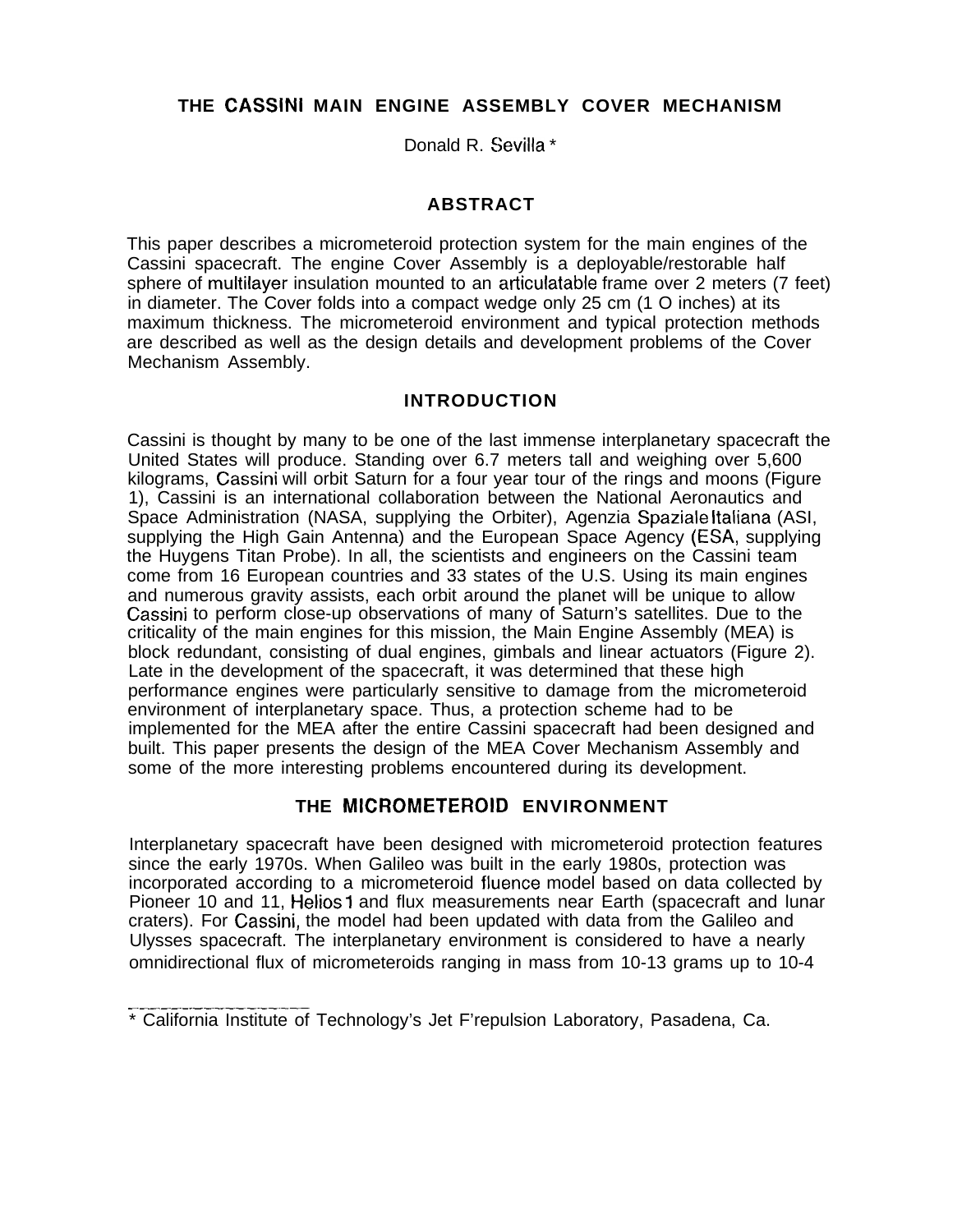grams, with an average impact velocity of 20 kilometers per second (44,700 mph). The concentration of these high speed particles is highest at low heliocentric distances and falls off rapidly outside of 2 astronomical units (AU). Essentially, protection from micrometeroids is required between the Sun and the asteroid belt, and becomes less important as you approach the outer planets (Reference 1).

The protection methods are usually quite simple and fall into two classes. Provisions must be made either for a single, thick first surface protection or for a thinner second surface protection which in itself is shielded at a distance by a first surface. This latter method is the preferred design because it is a lower mass solution. The key is providing the spacing between the first and second surfaces. A typical example is a mission critical electronics bay, exposed to space. The electronics box enclosure must have a wall thickness of 5.8 mm (.23 inch) of aluminum if it is a single first surface protection for micrometeroids. However, the aluminum enclosure can be a more reasonable 1.6 mm (.06 inch) thick second surface if it is shielded by multilayer insulation (MLI) spaced off at least 6.1 cm (2.4 inch) from the first surface. The idea here is to break up these small high velocity particles with the first surface into even smaller particles that are stopped by the second surface. A volume of the first surface and the micrometeroids are partially vaporized, and the "shotgun blast" is sprayed against the second protecting surface. The density of the shielding materials, the field of view to space and the sensitivity of an item to damage are the primary parameters that determine the required thicknesses. MLI thermal blankets, usually already required for temperature control, are spaced off with thin wall Mylar or fiberglass spacers and fastened by Kapton tape. Most of the spacecraft is provided adequate micrometeroid protection by the thermal blanketing alone.

The sensitivity of Cassini's main engines was uncovered late in the program, The engine combustion chamber is thick walled and is protected by its limited exposure to space and the density of its construction. However, the engine nozzles are thin walled columbium with a crucial .08 mm (.003 inch) thick disilicide coating. This coating protects the base columbium material from oxidation. It is this coating that is sensitive to micrometeroid damage, since a single small damaged area in a strategic location along the nozzle can result in a "burn through" when the engine is fired. The micrometeroid protection of these nozzles was complicated by the fact that cooling is provided by the field of view to space Simply covering the nozzle exterior with a thermal blanket wouldn't be acceptable. A deployable shield was required that could protect the entire nozzle yet provide a full view of space for cooling and plume exhaust.

# **PRIMARY DESIGN REQUIREMENTS**

One of the most fundamental design requirements of the micrometeroid protection mechanism for Cassini's main engines was that the retrofit could not adversely impact the integration of the Radioisotope Thermoelectric Generators (RTGs) and the Linear Separation Assembly's electric Detonators. These items are the last components to be integrated to the spacecraft, and they are installed on the otherwise completely assembled stack on the launch pad. Furthermore, integration of the three RTGs is a extremely sensitive activity that must operate like clockwork, since each technician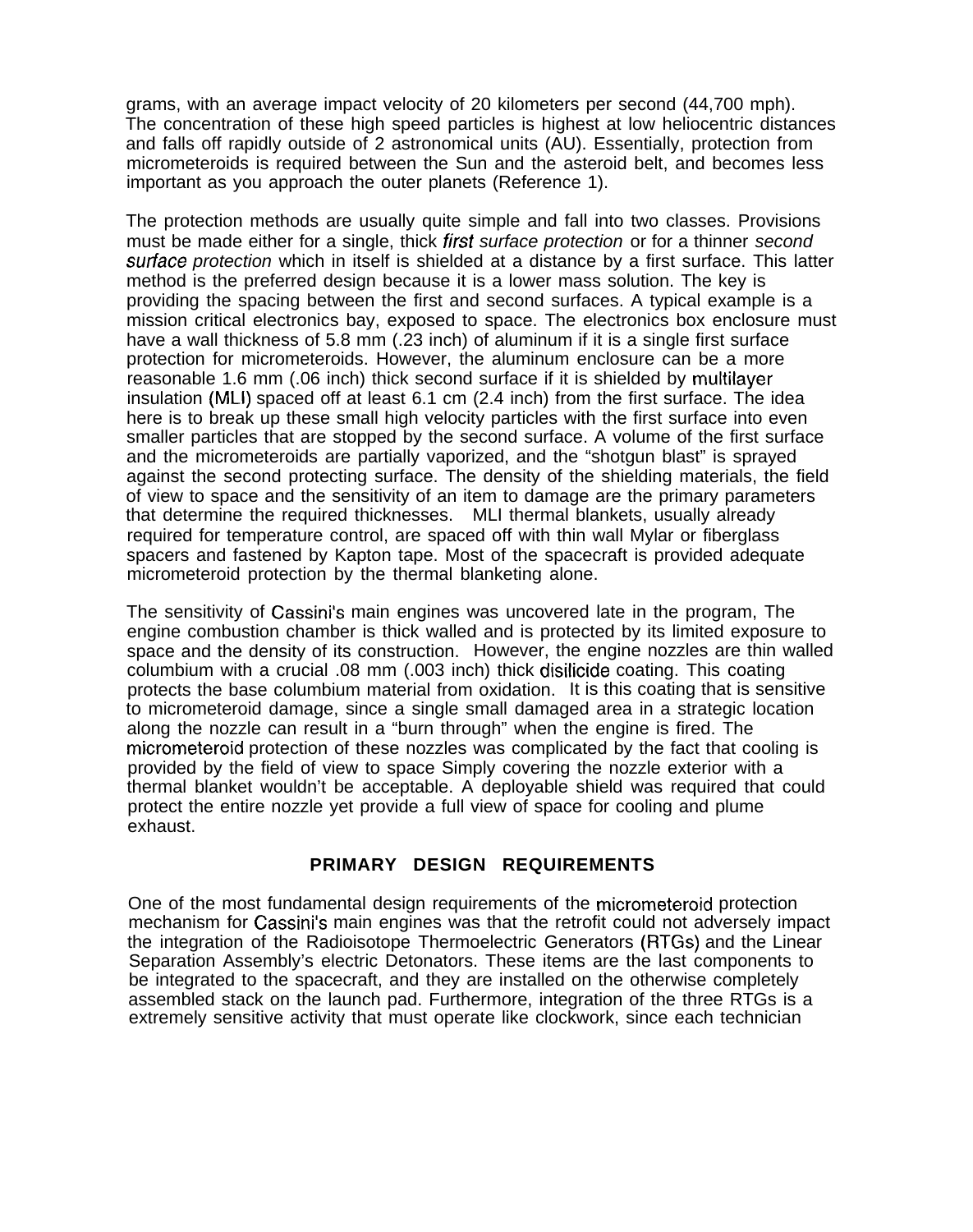performing the installation can only be exposed for a few minutes to close proximity of these radioactive components. No holdups, interferences, or delays could be tolerated.

The Cover Assembly must be deployable (Cover closed to protect the MEA) after separation from the launch vehicle, with a life requirement of 25 cycles to restow (Cover open) for engine firings during the cruise to Saturn. Just prior to Saturn orbit insertion, the MEA Cover will be re-stowed (opened) permanently. Due to the mission criticality of this device blocking the main engines, it was deemed that the Cover Mechanism should be fail-safed to an open position. This was implemented by designing the Cover to be ejectable in the event of a failure of the motor drive, bearings or gears.

The Cover had to provide 100% area protection of the Main Engine Assembly with multiple layer insulation (MLI) spaced a minimum of 20 cm (8 inch) away from the engine nozzles. The Cover must also restow (open) sufficiently to provide an adequate field of view of the engine nozzles to space for thermal cooling. In addition, it was highly desirable to be able to verify the Cover Mechanism Assembly at the spacecraft system level solar thermal vacuum test. Thus, a design goal was to provide an operational capability under Earth gravity without external assistance.

#### **DESIGN IMPLEMENTATION**

The overall design concept was to provide a collapsible half sphere that pivots at the equator to accomplish the deployable protection. For simplicity, the Cover Assembly would be driven from one end pivot only, with an idler pivot on the other end that would be driven by the Cover structure. Therefore, the Cover Assembly would consist of two half circle Bows pivoting at one end on a Drive Mechanism and at the other end on an *Idler Mechanism*, with a MLI envelope that folds between the Bows. By configuring the Cover to mount outside of the Launch Vehicle Adapter (LVA), only JPL designed hardware would have to be modified, no volume restrictions existed except for the RTG and Detonator integration issues, and the resulting deployment would then consist of a simple rotation about a single pivot axis. After separation of the spacecraft from the launch vehicle, the Cover would then be deployed over the MEA. The size of the Cover was determined by the volume needed for the Drive Mechanism to clear the LVA. Selection of JPL's largest predesigned redundant actuator for the Drive Mechanism resulted in a Cover that was over 2.1 meters (7 feet) in diameter.

The addition of the Cover changed the spacecraft thermal design, which must now meet the allowable flight temperature ranges with or without the Cover deployed. Deploying (closing) the Cover over the bottom of the spacecraft, in addition to enclosing the main engines, also blocks the Propulsion Module's view to space. Therefore, a Thermal Skirt was required to provide a space-facing radiator for the Propulsion Module as well as to close out the open annulus of the Cover for micrometeroid protection. The Cover Assembly must also be supported through the launch dynamics environment. This was accomplished by the addition of two Launch Restraint Assemblies (LRAs) to support the Cover Bows and protect the Cover MLI envelope from damage. The LRA spring capsules each provide a 935 Newton (210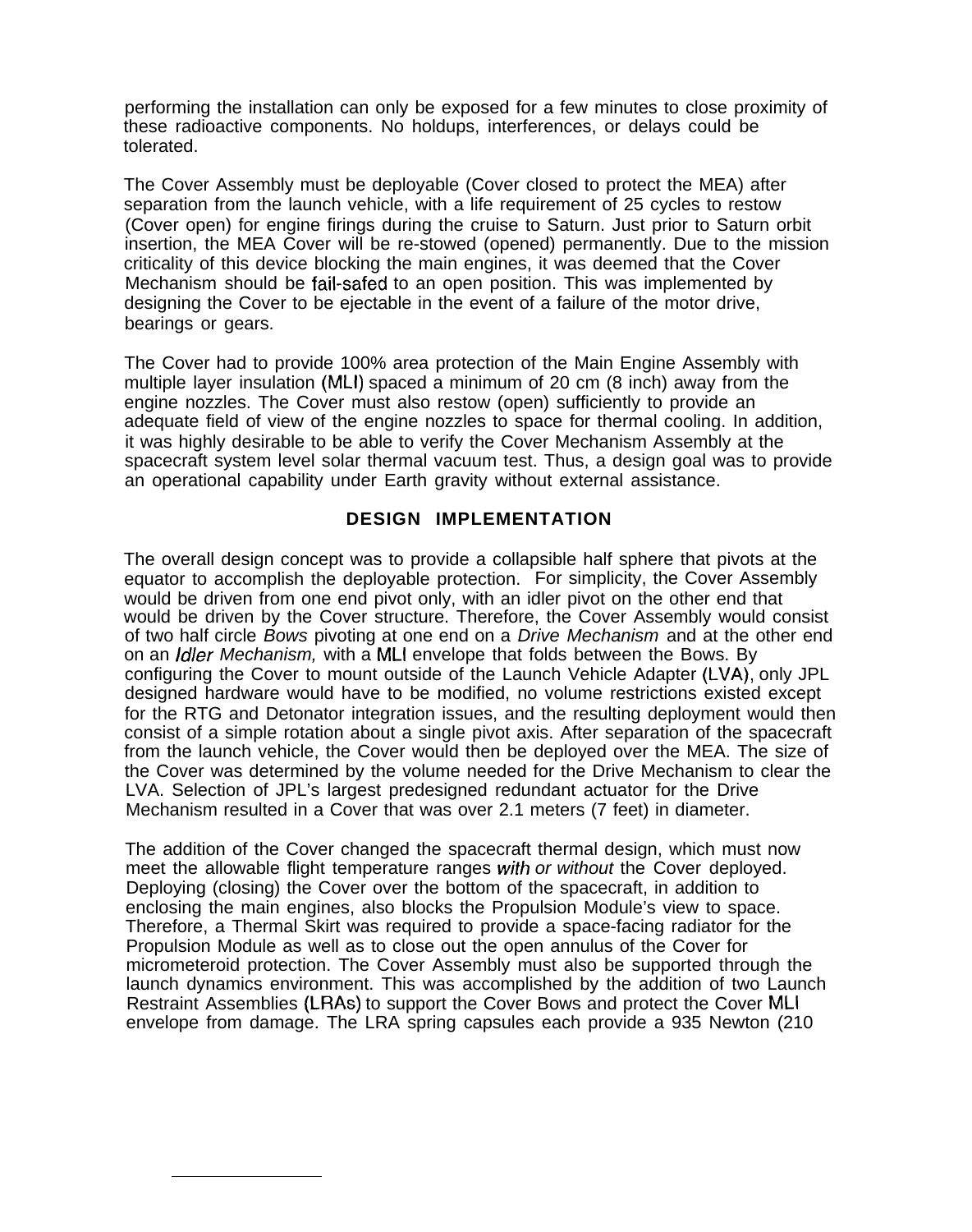lb) preload through the Cover from the LVA, through each Bow, across the separation plane to the spacecraft structure. The required stroke of .5 cm (.2 inch) is to compensate for the potential deflection of the spacecraft during launch vibration and keeps the LRA ball-and-socket interfaces together. When spacecraft/launch vehicle separation occurs, the LRA interfaces are self-releasing as the two bodies part. Small kickoff springs within each joint insure proper release (Figure 5). Each LRA is spring loaded to rotate away from the Cover Bows, enabling an unencumbered deployment.

#### **Gover Design**

The Cover structure consists of a leading *Drive Bow* made from 3.2 cm (1 .25 inch) aluminum tubing and a Fixed Bow made from 2.5 cm (1 .00 inch) tubing of the same material, each formed into a half circle. These Bows pivot at their ends at a Hub. The two Cover Bows together result in the full equator of a sphere. Intermediate Full Stays, sliding within a groove in each hollow Hub, then assemble to make up the Cover frame. The Hub design consists of the intermediate Cover stiffeners (the Stays) sliding in a slot of the hollow Hub, being retained by the "lollipop" head of the end fitting. The Stay fittings allow efficient compaction because they can translate axially (due to the flexibility of the Cover envelope) within the Hub interior volume to stack flatly when stowed (Figure 6), Each Stay is made from 3.2 mm (.13 inch) thick graphite-epoxy sheet cut into the shape of an arc. The "lollipop" shaped end fittings, machined out of 15-5 stainless steel, are bonded on the ends of the Stays. Graphite-epoxy was used for the Stays rather than a metallic rod to insure that if hit by a micrometeroid, metal particles could not spray out like shrapnel. The flat shape of the Full Stay end fittings allow the Cover frame to collapse to a relatively compact stowed position. The MLI deployable half sphere micrometeroid shield is attached to the Bows, and eight Full Stays slide into pockets sewn within the envelope. Seven Partial Stays (that do not extend all the way to the Hubs) are sewn into pockets within the envelope between each set of Full Stays to further support the shape of the half sphere.

The Cover envelope is fabricated from two layers of .20 mm (.008 inch) thick Beta cloth (Teflon-impregnated glass cloth) sandwiched between two layers of .03 mm (.001 inch) carbon-filled Kapton. The spherical shape is a result of cutting the envelope pattern out of gore-shaped pieces and sewing them together. (Imagine peeling a globe). In this way, the Cover becomes a half sphere accordion, collapsing into a relatively flat package. Applying torque to the Drive Bow allows it to pull the Cover envelope to the spherical shape, or push it back to the stowed position. Because Cassini must have an isopotential exterior surface to meet its science requirements, the Cover must be grounded to the spacecraft structure. The carbon-filled Kapton outer surface is sufficiently conductive, but it must be provided a electrically conductive path to the spacecraft to bleed off any potential that develops. This is accomplished through the Bows and the Full Stays, and the materials and finishes within the Hubs were selected to meet this requirement. The Stay fittings were left as bare polished stainless steel sliding within titanium Hubs coated with Nedox SF-2 (product of General Magnaplate, Ventura CA). This Nedox is a hard nickel coating filled with Teflon, and was selected because it is one of the few dry lube coatings that is electrically conductive.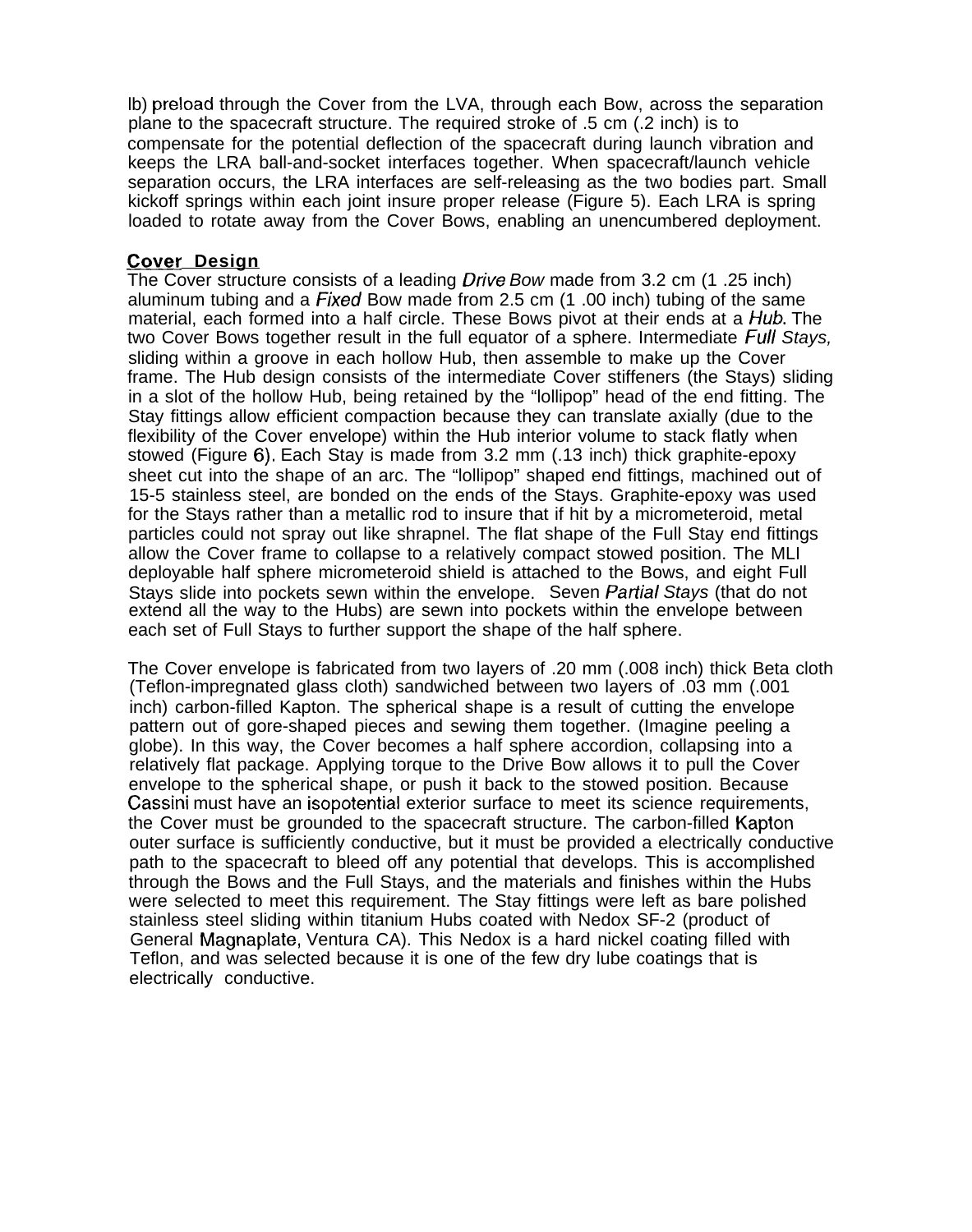# **Cover Development**

Although JPL has developed a number of deployable sunshades and similar structures, consisting mainly of stiffened multilayer insulation blankets, this was the first time that a complete half sphere had to be deployed. It was felt that key to the success of the development was insuring proper articulation of the frame, particularly in the area of the Hub. Design of the Cover envelope was originally assumed to be the major challenge, but the person responsible for design and fabrication of Cassini's thermal blankets was unperturbed. Essentially "eyeballing" the shape of the individual gore segments, he fabricated a half scale mockup within days of receiving an articulatable frame to build upon. This half scale mockup was built as a proof-ofconcept for the Hub design and the Cover envelope fabrication techniques. The compacting material between the Stays is prevented from interfering with the stowage by removing a 20 cm (8 inch) radius of Cover envelope about each pivot point. Small semicircular fixed shields close out these openings in the Cover.

After the original half scale mockup proved the task attainable, a full size prototype was fabricated with the expectation that new surprises would reveal themselves. Eventually, two engineering model units had to be made in addition to the prototype. The progression from using the MLI materials available from stock to current flightapproved materials caused a number of problems. The first and primary problem became evident with the initial engineering model, The flight materials were significantly stiffer than the materials used for the full size prototype. The inner and outer layer of Kapton was stiff and brittle, buckling into large lumpy wrinkles when stowing. As the Cover folds (like an accordion) while stowing, the radius of the inner edge of each fold gets smaller, but the material is cut to the larger radius of the deployed sphere. Therefore, the material must buckle along the direction of the folded edge. The material of the earlier prototype was more forgiving, resulting in distributed small wrinkles and a maximum stowed height of about 15 cm (6 inch). The new Beta cloth was similarly much stiffer, such that the stowed height due to the buckling increased to between 28 to 38 cm (1 1 to 15 inches). It was attempted to produce shaped cuts in the internal Beta cloth, and different methods of suspending the Stays to the envelope were tried. One of the causes of the problem was that the original Kapton materials were manufactured with a rip-stop scrim that didn't stiffen the material excessively, whereas the new materials were manufactured with a different scrim. While old material stocks were pursued for the task, eventually all new materials were used. The completed flight unit substituted carbon-filled Kapton for the original aluminized Kapton. Although the carbon-filled Kapton was twice the thickness of the aluminized material, it was more flexible due to the use of different scrim and didn't exhibit some cracking seen in test. While the final design never did perform as well as the prototype, its stowage improved to a maximum height of about 25 cm (1 O inches). The Launch Restraint Assemblies (LRAs) had to be re-manufactured to accommodate the larger stow envelope.

# **Drive Mechanism Design**

Ejection of the Cover was made possible by coupling the drive elements to the Hub with a single spur gear set, configured in such a way that the Cover could "drop away" from the mesh (Figures 3 & 7). The drive gear is simply supported between the bearings internal to the motor actuator and a needle bearing in the Drive Mechanism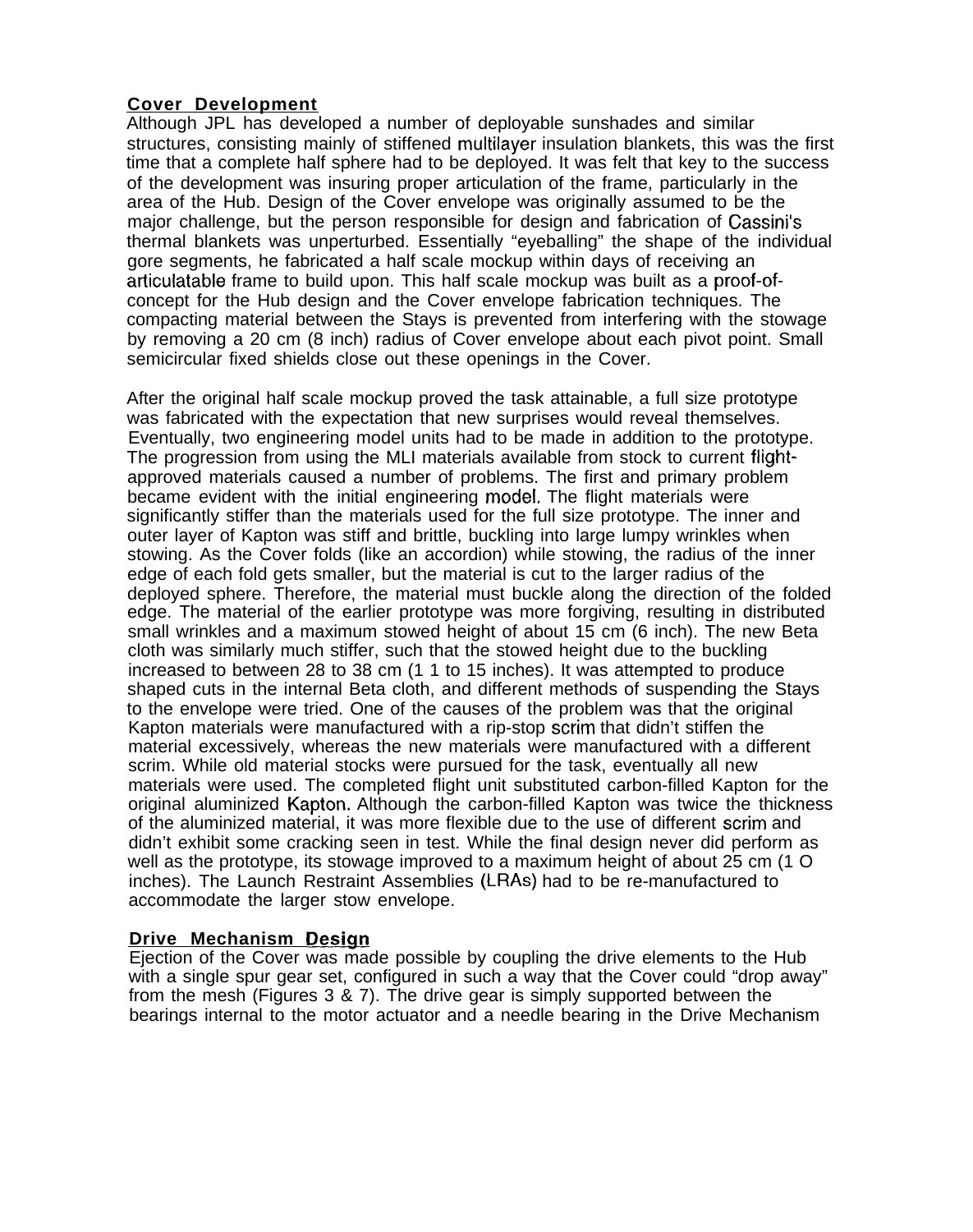housing, The driven gear is cantilevered from the Hub to complete the gear mesh. To minimize the size of the assembly, the gears are designed with high strength (and high toughness) Maraging steel C300. The gear blanks were machined, heat treated to 200 MPa (290 KSI) and then fabricated to final form by wire electrostatic discharge machining (Reference 2). The drive actuator used is a size 20 JPL Dual Drive Actuator (DDA). This is a fully block redundant actuator, combining two paths of 20:1 dual stage spur gears into coaxially mounted 605:1 pancake Harmonic output gears with a common drive output (Figure 9). Two independent, electronically commutated DC brushless motors provide the drive torque (Reference 3). This Dual Drive Actuator is the one of the same units that were built for the Shuttle Imaging Radar foldable antenna. The SIR-C antenna design was changed mid-project and these actuators were not needed. Ten years later, the existence of fully machined and kitted components for Cassini's usage really helped in getting the MEA Cover development performed in time. The bearings and gears are lubricated with Bray 600 or 601, appropriate to the corrosion resistance of the materials. JPL has always used the "offthe-shelf" nodular cast iron Harmonic gears with 52100 bearings for its DDAs rather than the custom stainless steel units used elsewhere in the industry. No ill effects have resulted in this practice, and delivery schedule problems are alleviated. The drive/driven gears were only grease-plated with Bray 600.

The rotation of the Cover is limited by adjustable stops within the Drive Mechanism. To reduce the loads on the actuator bearings, a balanced stop design is used. A lever is allowed to pivot about the actuator bearing centerline and contacts equidistant stops for the stow and deploy positions. This lever also contacts the microswitch actuating levers to provide stow and deploy telemetry indications (Figure 10). One subtle detail that was required to be incorporated in the design was to accommodate the deflection of the Drive Bow during the launch dynamics. The actuator is non-backdrivable, so to prevent the output gears from being overtorqued due to the applied loads from the Drive Bow, sufficient backlash had to be incorporated in the load path from the Bow to the actuator. The drive/driven gear mesh provided approximately half of the total required 3.3 degrees of backlash, while the spline connection from the driven gear to the Hub was fabricated to provide the other half. Only a small amount of backlash was available within the Harmonic gear mesh. The required amount of backlash was maintained at the lowest practical level by the use of a larger diameter tubing for the Drive Bow. For launch, the Cover's position must be rotated to the center of the backlash region, 1.7 degrees towards the deploy direction from the stow hardstop.

#### **Idler Mechanism Design**

The Idler Mechanism consists of a simple pivot using the same high load bearing configuration of the Drive Mechanism primarily to simplify the design and procurement needs (Figure 4). Similarly, the same mounting interface as the Drive Mechanism was used. Lightweight Delrin gears transfer the rotary motion of the Cover Bow to a potentiometer. The pot was a flight spare 5000 ohm Cermet unit (manufactured by Beckman Industrial) left over from the Mars Pathfinder project. To replicate the resistance range of a temperature transducer circuit, a series/parallel set of resistors was packaged in a box next to the pot.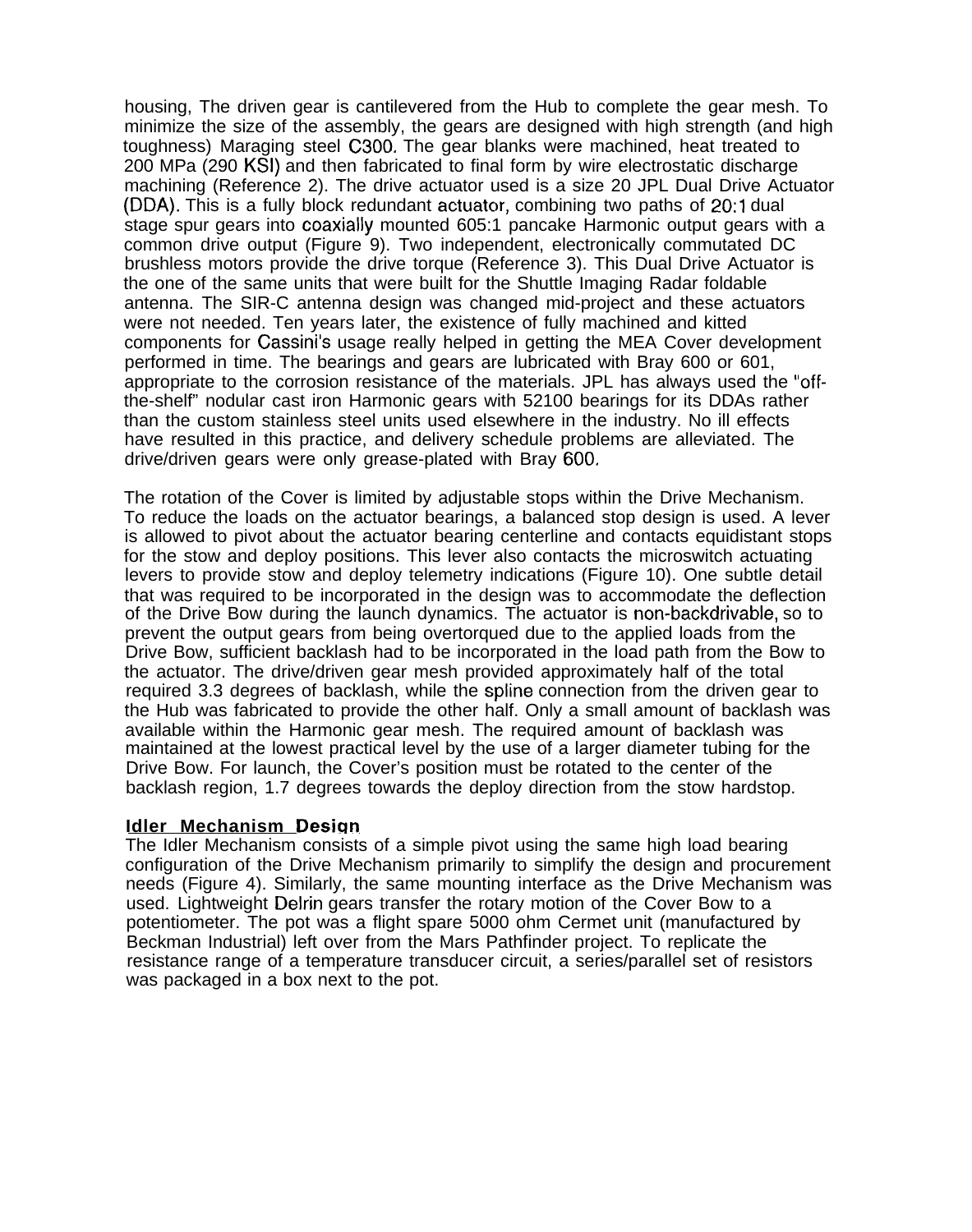# **Ejection Mechanism Design**

Each Cover Hub is fastened to the mechanism's structure with a 6.3 mm (.25 inch) bolt passing through the throat of a Bolt Cutter (manufactured by Special Devices, Incorporated, Newhall Ca). The Hub interface retains the shear loads by the use of 30 degree male/female wedges, and is hardcoated with Nedox dry lubrication to insure release while maintaining electrical conductivity for Cover grounding purposes. A pair of linear spring capsules in both the Drive and Idler Mechanism provide kickoff energy to the Hubs (Figures 7 & 8). An "ejected state" microswitch is also installed at both Mechanisms to provide telemetry. Extensive modeling using ADAMS kinematics analysis was performed to insure that the ejected Cover could not recontact the spacecraft. The Cover was modeled as 9 rigid bodies connected by revolute joints with stiffness and friction forces incorporated. The initial center of gravity of the deployed Cover resides directly in line with the Hubs, while a large offset exists in the stowed condition. While there would be no reason to eject a Cover failed in the stowed position, the partially stowed position equivalent to a 30° wedge was determined to be the maximum limit of a "safely stowed" position. Any further deployment (closing) of the Cover would adversely affect the thermal environment of the engines when ignited. By analysis it was determined that additional linear spring capsules located at the Launch Restraint Assemblies, each providing 40 Newtons (9 lb) of force, could push off the Fixed Bow and solve the problem. The ADAMS analyses confirmed that the Cover would tumble off the spacecraft as before, but the additional LRA pushoff springs decreased the tumble rate while increasing the translation rate, thereby allowing the Cover to clear the main engine nozzles with adequate safe clearance.

# **TESTING AND INTEGRATION**

The verification of the design for acceptable flight performance began with the prototype Cover Assembly, in which flex cycle testing was performed in the ambient environment to see if any unexpected wear occurred in the envelope materials and the Stays sliding within the Hubs (Figure 12). The engineering model (EM) Cover and Mechanisms were then fabricated, and a test fixture was produced that allowed the Assembly to be tested with the pivot axis horizontal or vertical. In this way the operating performance could be characterized for both the spacecraft system test orientation as well as in a partial gravity-compensated configuration. The integrated Assembly was placed with the pivot axis in a vertical orientation in JPL's 10 Foot Space Simulator (over 3 meter diameter test chamber) for thermal vacuum qualification. The Mechanisms were controlled with separate heat exchangers to maintain their test temperatures between  $-50^{\circ}$ C to  $+65^{\circ}$ C, while the chamber shroud controlled the temperature of the Cover to -1 15"C. The Assembly was calibrated for torque versus deployment angle, and a 100 cycle life test was performed (4 times the life requirement). Full stowage to the launch position was not achievable although the Cover was positioned within the "safely stowed" angle. At this juncture it was decided that the drive actuator should be redesigned to provide more output torque.

The EM actuator for the MEA Cover Mechanism was originally assembled with a 363:1 Harmonic gear ratio, which was predicted to provide an output torque of  $76$  N $\bullet$ m (670 in.Ib). The actuator was fully temperature/atmosphere dyno tested, which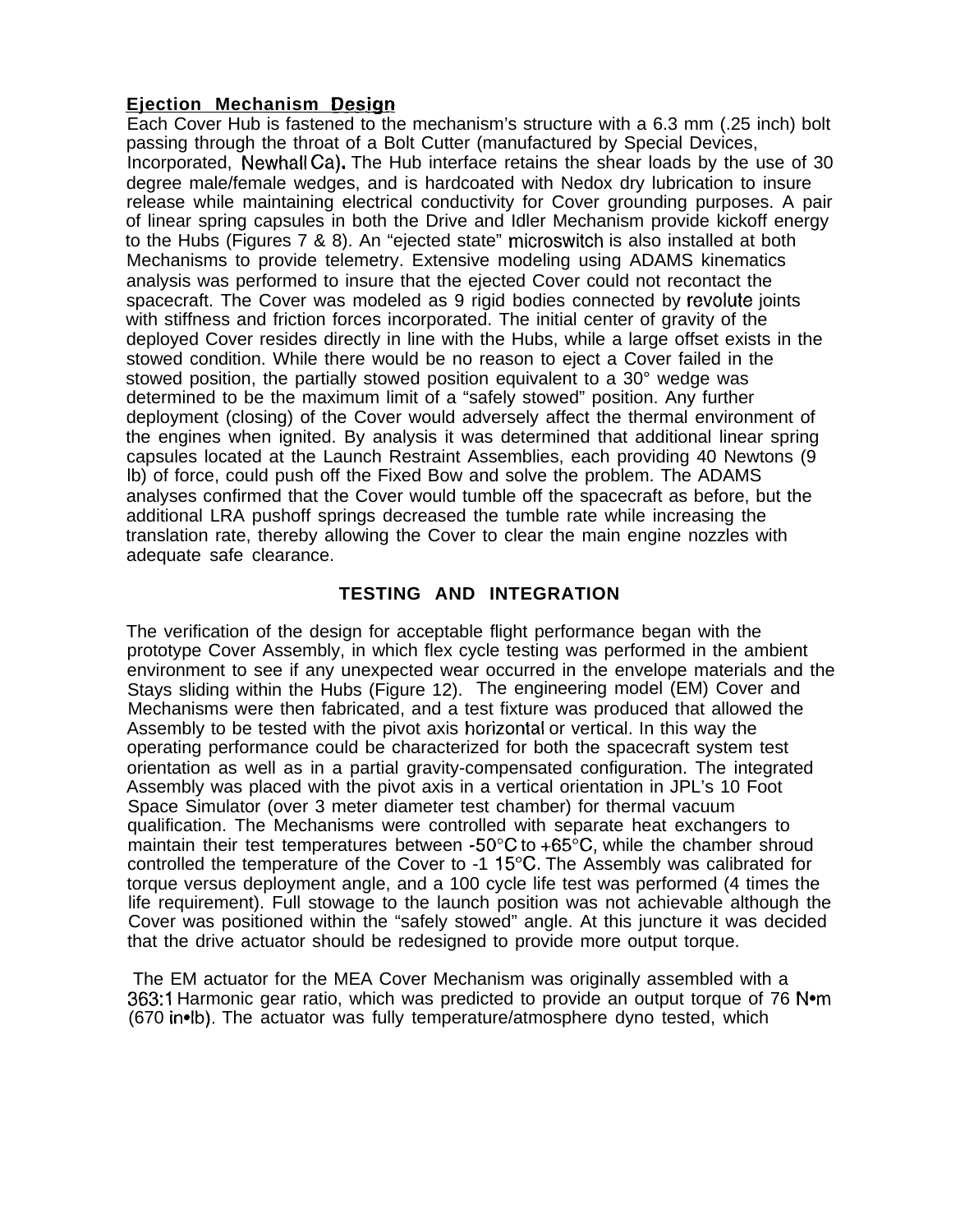consists of generating clockwise and counterclockwise speed/torque/current plots for each motor and both motors operating conditions. The EM unit's output torque was not only lower than the prediction, but the performance was severely degraded under cold operating conditions. While predicting the performance of Harmonic gear systems can be an inexact science, this shortfall in output torque was unprecedented at JPL (See "Problems and Lessons Learned" below). A flight unit with 605:1 Harmonic gears was assembled, flight acceptance temperature/atmosphere dyno tested and retrofitted to the Drive Mechanism. The flight Mechanisms and EM Cover were integrated on the lower portion of the spacecraft structure with all the new modifications and was subjected to flight acceptance dynamics testing (Figure 11). Afterward, the hardware was delivered to Assembly, Test and Launch Operations (ATLO) for flight spacecraft integration in preparation for the system testing. New materials for the flight Cover had still not been delivered.

The flight Cover was eventually completed l-he final mass of the deployable Cover as delivered was 18.3 kg, which included the LF{A spring capsules. Assembly level thermal vacuum characterization testing was petiormed in the 10 Foot Space Simulator, including a 25 cycle life test. The test actuator, retrofitted with the 605:1 ratio, was used to operate the flight Cover and for the torque versus angle characterization (Figure 16). The flight Cover was inspected, and delivered to ATLO in time for system dynamics and solar thermal vacuum testing. In all, the mass increase to Cassini for the retrofit of the MEA Cover Mechanism Assembly, support structure and associated thermal structure totaled over 41 kg.

# **PROBLEMS AND L. ESSON LEARNED**

Two significant problems occurred during the development of the Cover Mechanisms, both involving the Dual Drive Actuators. The first episode appeared when the DDA's Harmonic gears were received and the actuator was dyno tested. The output torque was far below predictions. Although the torque requirement was expected to be less than 12 Nom (100 inolb), the "desirement" for the capability to operate in the system level testing drove the design for the production of the most torque possible. The 363:1 output ratio was predicted to produce approximately 76 N•m (670 in•lb) at room temperature, Its actual output peaked at 65 Nom (575 in lb) but dropped off substantially at cold temperatures. The unit would stall as low as 28 N•m (250 in•lb) at  $-50^{\circ}$ C. These torques were insufficient to fully stow the engineering model Cover during the thermal vacuum qualification tests. At cold temperatures the torque requirement to stow the Cover, made from the stiffer flight materials, to an acceptable position turned out to be almost 34 N\*m (300 in4b) (Figure 15). While grasping for an explanation it was concluded that the higher ratio 605:1 gears from the SIR-C program must be installed to obtain more torque.

A torque limiting clutch was originally mounted to the actuator in the SIR-C program to insure that the output torque would not exceed the maximum torque rating of the gears, and to protect the actuator during ground testing of that very large deployable. The original qualification unit from SIR-C was tested to motor stall with the torque limiting clutch removed to ascertain whether the Harmonic gears would ratchet. The maximum torque developed was 79 N $\bullet$ m (700 in $\bullet$ lb), safely below the ratchet limit of 96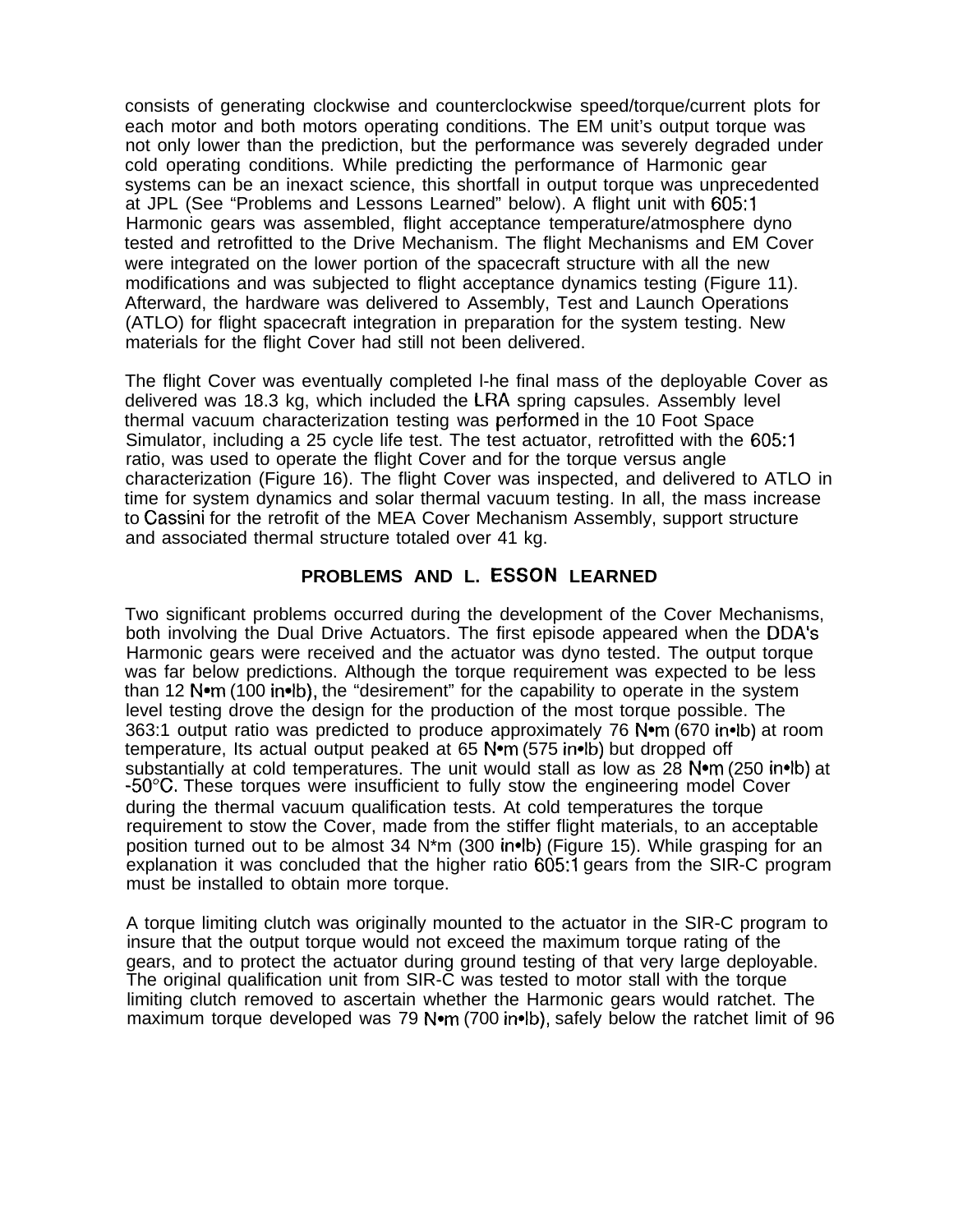N•m (850 in•lb). Another actuator was assembled for Cassini using the 605:1 gears, and flight acceptance dyno testing commenced. Again, the output torque was lower than expected! Something unexplained was occurring.

While not ever fully explained, one primary cause of the anomaly was attributed to the Bray grease. The formulation of Bray grease was changed since the SIR-C actuators were originally tested in 1987. Although it is still identical chemically to the original, the grease is now formulated without the use of ozone depleting chemicals. In the past the base oil and Teflon particles were mixed in Freon, and the volatiles were evaporated off, until the usual buttery consistency resulted. Now the base oil and Teflon are mixed without any Iiquifier or solvent. A number of times in the last couple of years assembly technicians have noticed that some tubes of the Bray grease have exhibited lumps. The original SIR-C qualification unit was then fully dyno tested, cleaned and relubricated with the new grease, and re-dyno tested. Figure 13 shows a significant degradation of performance of the size 20 DDA with 605:1 Harmonic gears at  $-50^{\circ}$ C, apparently due only to the new grease formulation. Finally, with side-by-side testing of an actuator showing differences in performance, the grease came under more focused scrutiny.

Samples of the old Bray 601 EP were compared to the new Bray 601 EF under a scanning electron microscope. While the old grease displayed consistent-sized spherical particles ranging from 3 to 5 microns, the new grease showed inconsistent, jagged edged particles ranging as large as 30 microns diameter. Although testing at other NASA facilities have indicated no performance differences between the old and newly formulated Bray grease, including cold temperature operation, JPL's experience with this one A-to-B comparison showed otherwise. However, while no other explanation was found, testing was limited and schedule restrictions dictated that the investigation be halted. The manufacturer of Bray grease (Castrol of North America) was contacted and the problem explained. It is believed that Castrol has initiated better mixing procedures for a more consistent product. Interestingly, the biggest mystery involved the cold temperature performance of the first actuator built for Cassini, using the 363:1 Harmonic gears. While the actuator with the 605:1 gears demonstrated a speed reduction from room temperature to -50°C ranging from 19% (old grease) to 30% (new grease), the 363:1 gears exhibited a whopping 71% reduction in no-load speed. Figure 14 shows how this speed difference at cold temperatures was remarkably high compared to the 605:1 unit. Also compared are the speed differences due only to the change to the new grease formulation. No further explanations were pursued due to the workload in completing the MEA Cover Mechanism.

A second problem that emerged after delivery of the MEA Cover Mechanism to Cassini involved the electronic packaging of the DC brushless motors. A motor in another assembly failed to operate properly after dynamics testing. Disassembly revealed that one of the drive transistors had broken free from the circuit board and the lead wires disconnected. Further inspection revealed that 4 of the 6 transistors were debonded. The vibration levels were very nearly the same as the levels these flight spare motors were originally qualified to in 1982. The conclusion of the investigation was that the conformal encapsulant used to bond the T05 cans to the circuit board had aged, and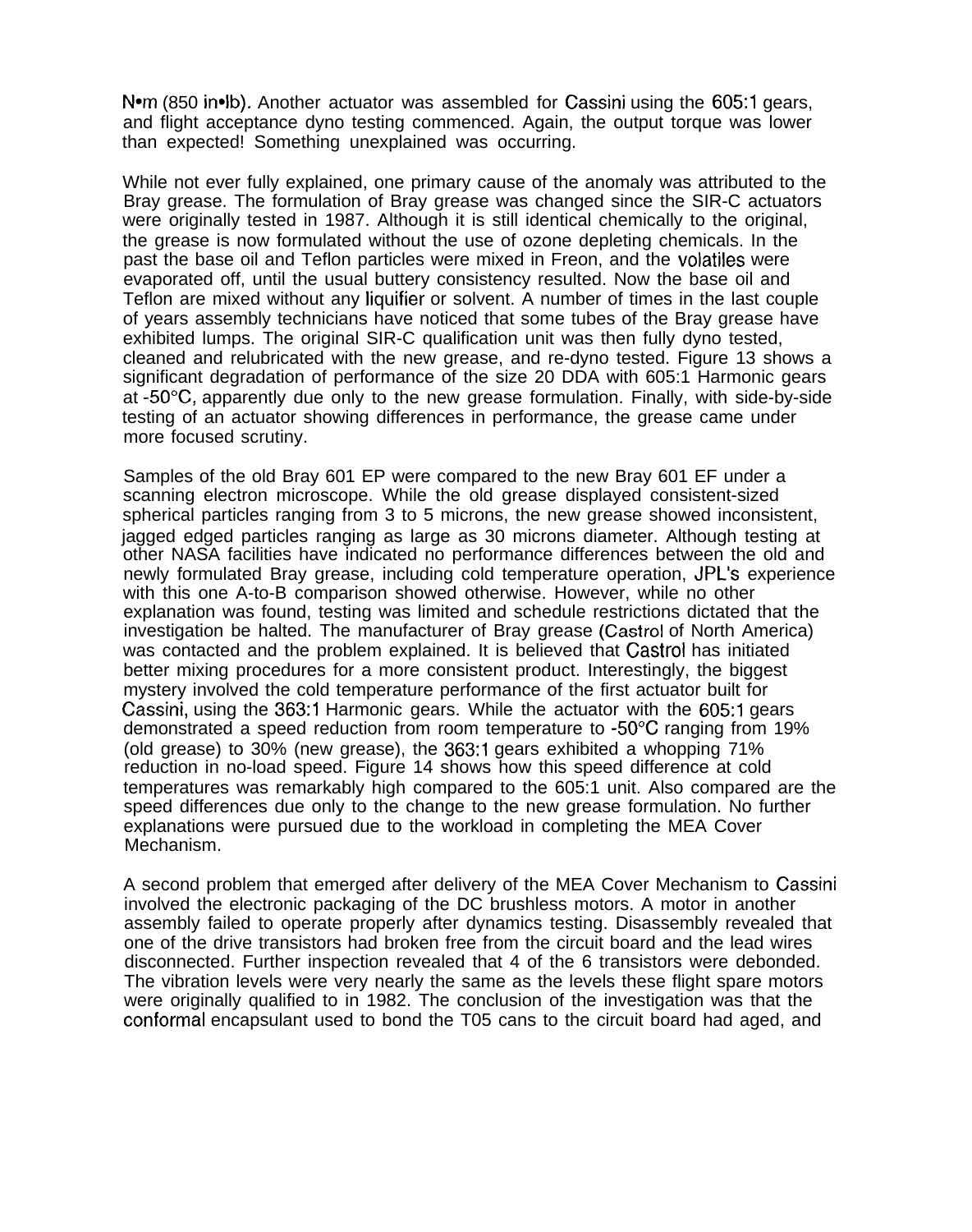did not have adequate bonding strength. After closely scrutinizing the electronics packaging, it was observed that workmanship standards have improved vastly in the last 14 years. It was decided to remanufacture the entire electronics packaging for all of Cassini's DDA motors. The MEA Cover DDA was removed from the spacecraft after system test and the motors replaced. Each motor had been reworked and re-dyno tested over its qualification temperature range. After retrofit to the DDA, actuator dyno and vibration testing was repeated prior to reassembly into the Drive Mechanism and redelivery to Cassini.

Another late change related to the Cover ejection occurred. The original ejection kinematics analysis did not provide any energy to the separation from the Bolt Cutters. During the lot acceptance testing of the Bolt Cutter, fixturing was included that allowed a 7 kg mass to be swung as a pendulum and the velocity was recorded. Upon cutting of the bolt, this mass was propelled over 5 cm (2 inch) in 110 milliseconds! Incorporation of this imparted energy in the ADAMS analysis determined that the Cover would contact the engine nozzles under some ejection conditions. Fortunately, merely deleting the four Hub kickoff spring capsules accomplished safe ejection under all conditions.

In terms of the design and development of collapsible MLI envelopes, it appears that there is no magic involved. However, one should plan on the fabrication of a number of prototypes because so many parameters are derived empirically. Compensation for seam thickness in the blanket pattern varies not only with the thickness of the material but also in the stiffness of the material, which affects the way it is sewed. One can also vary the number of rigid supports to find the optimum number and spacing. One feature that was incorporated between the fabrication of the last engineering model and the flight unit was that the radius of the Stays were made 13 mm (.5 inch) or so smaller than the radius dictated by the Bows. The Cover folded **more effectively** because the Stays would stack within the radius of the Bows, resulting in a smaller overall stow thickness.

#### **REFERENCES**

- 1 ) Divine, N., E. Grun, and P. Staubach; "Modeling the Meteoroid Distributions in Interplanetary Space and Near Earth"; Proceedings, First European Conference on Space Debris; Darmstadt, Germany; April 1993.
- 2) Gillis-Smith, Greg: "Mars Pathfinder Lander Deployment Mechanisms"; Proceedings, 30th Aerospace Mechanisms Symposium; May 15-17, 1996; NASA CP-3328
- 3) Packard, Douglas T.; "Dual Drive Actuators"; Proceedings, 16th Aerospace Mechanisms Symposium; May 13-14, 1982; NASA CP-2221.

#### **ACKNOWLEDGMENTS .**

This work was performed at the California Institute of Technology's Jet Propulsion Laboratory, under contract with the National Aeronautics and Space Administration. Reference herein to any specific commercial product, process or service by trade name, trademark, manufacturer, or otherwise does not constitute or imply its endorsement by the United States Government or the Jet Propulsion Laboratory.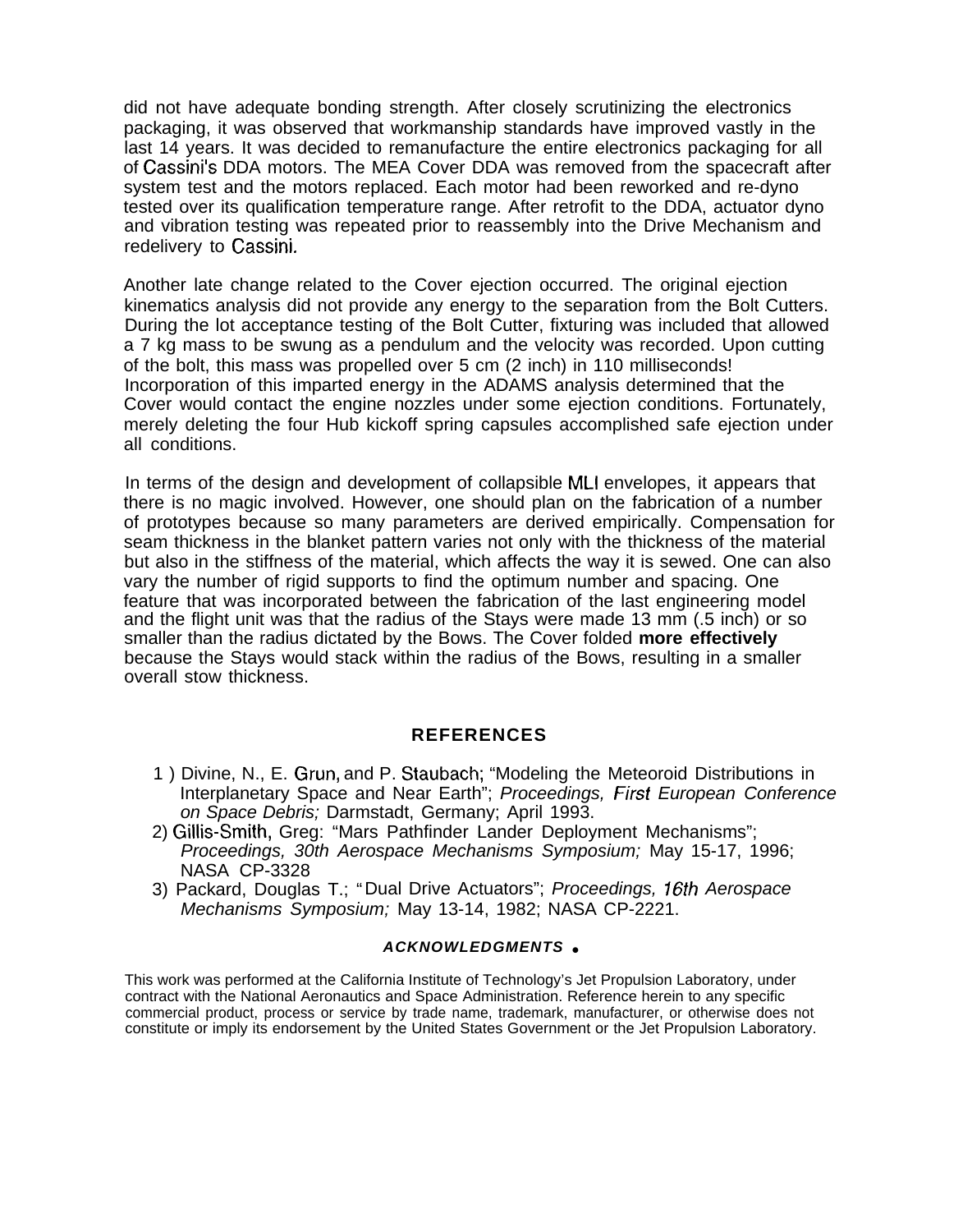

FIGURE 1 -CASSINI, BEFORE AND AFTER SEPARATION<br>FROM LAUNCH VEHICLE ADAPTER



FIGURE 2- VIEW OF CASSINI'S REDUNDANT MAIN ENGINES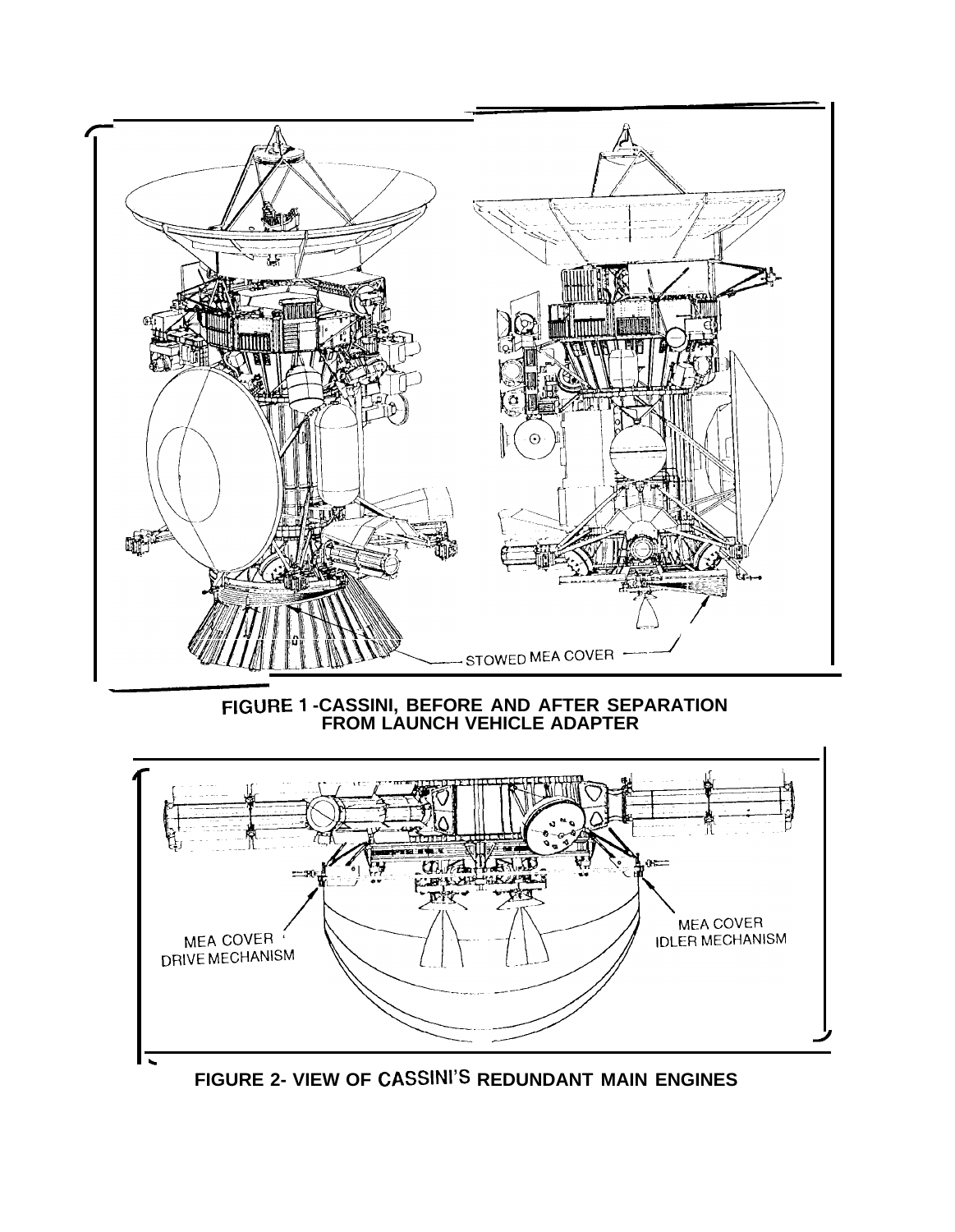

FIGURE 4- VIEW OF IDLER MECHANISM FROM BELOW (SOME COVERS REMOVED)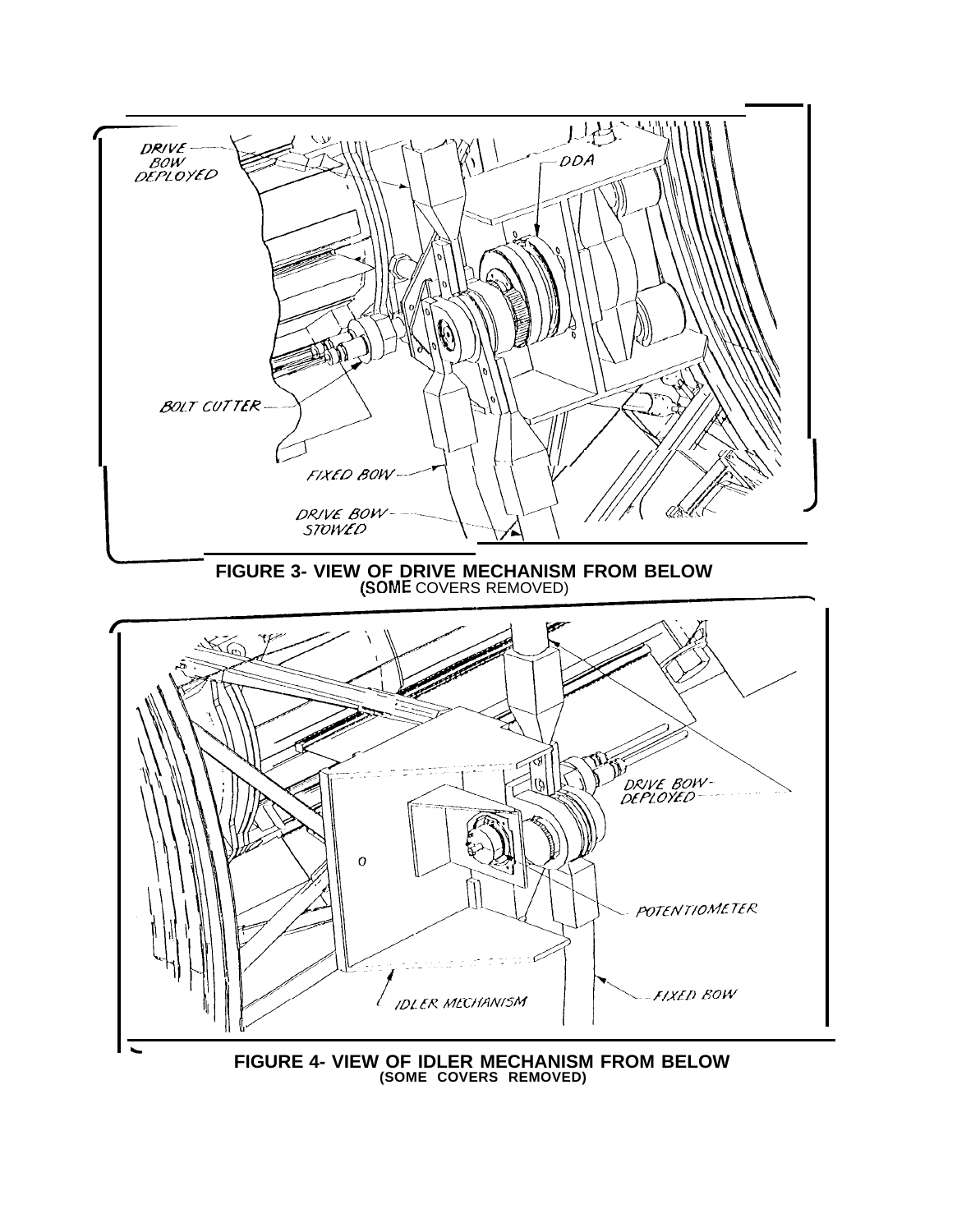

**FIGURE 6- DETAILS OF COVER HUB**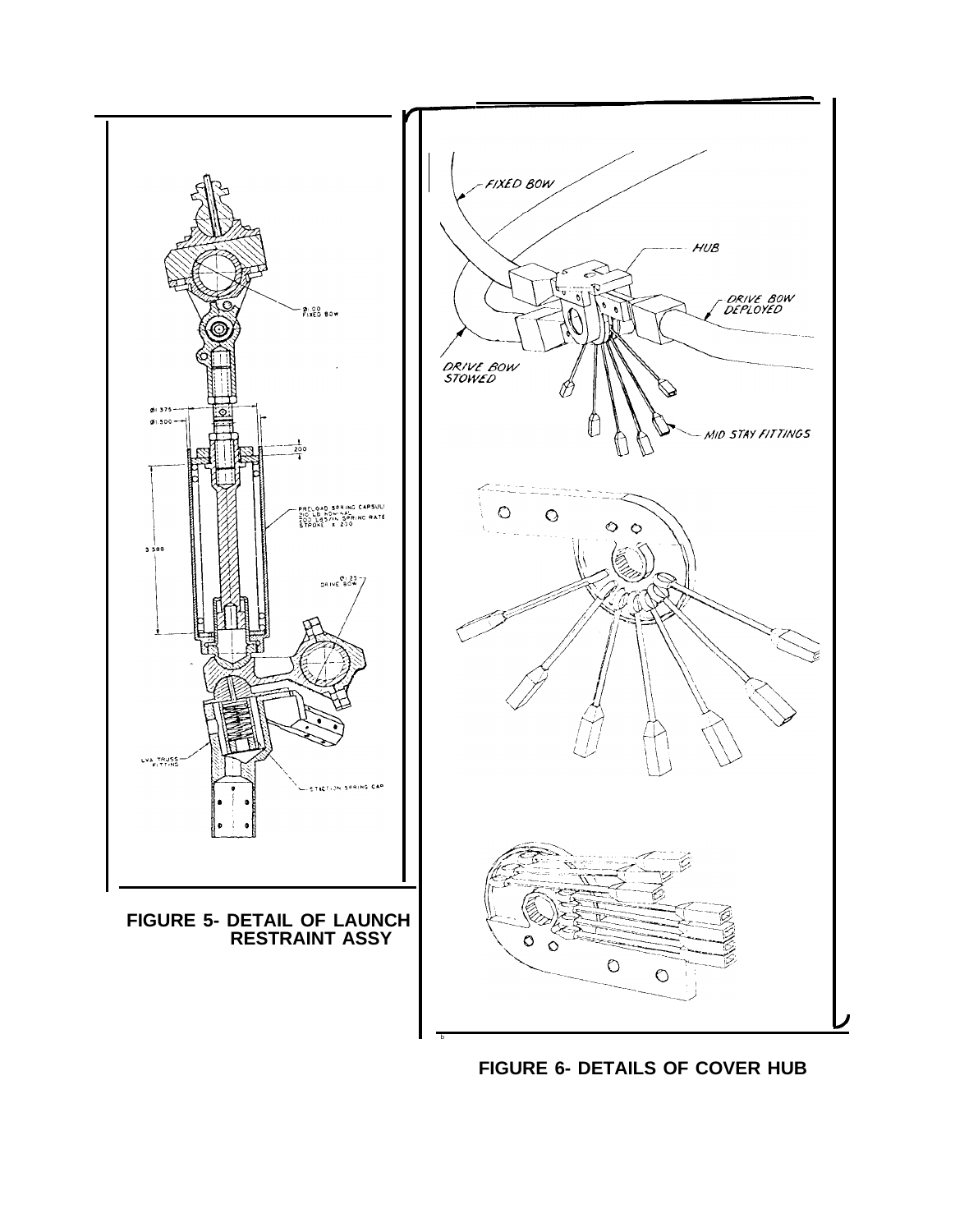



FIGURE 7 - CROSSECTION VIEW OF DRIVE MECHANISM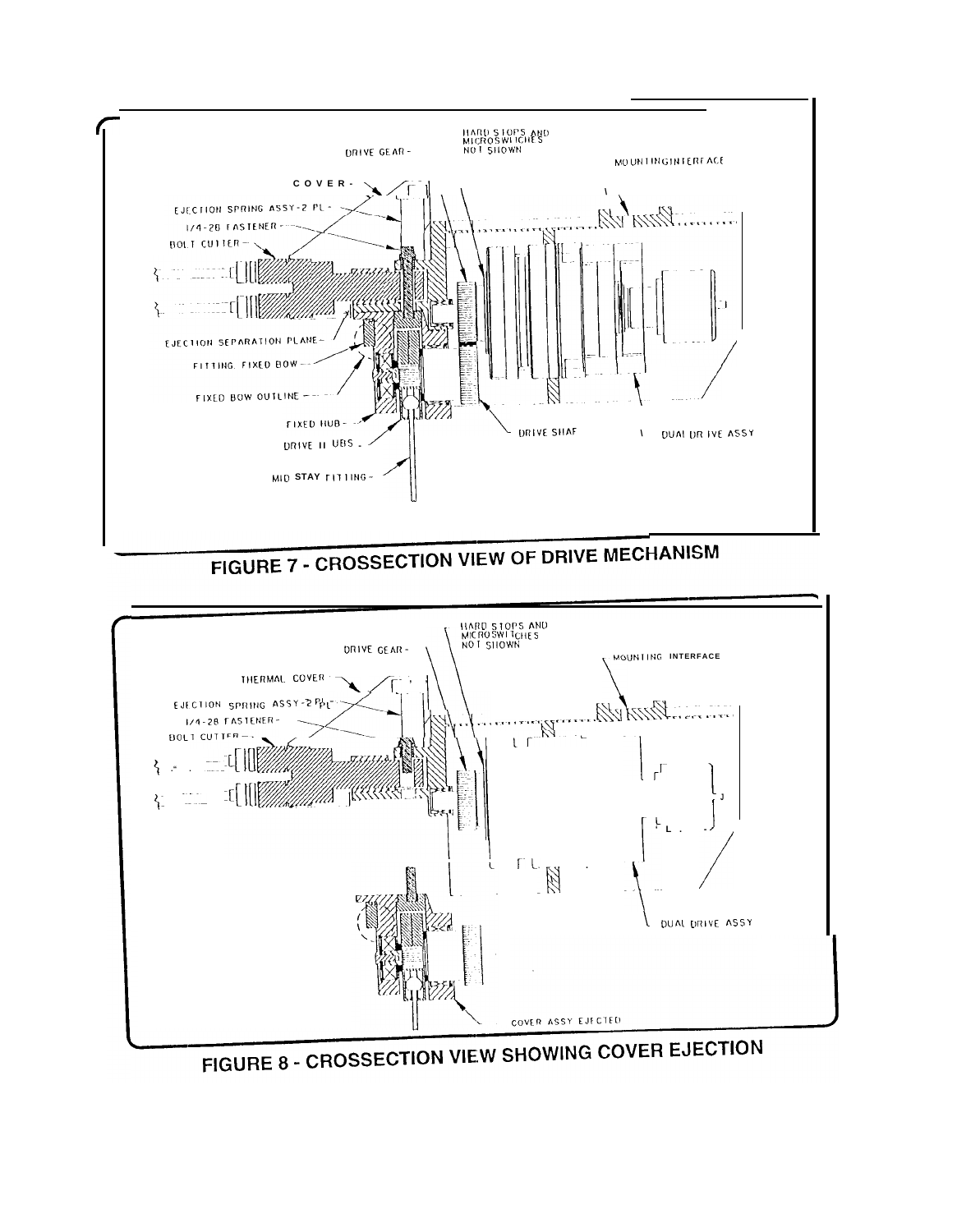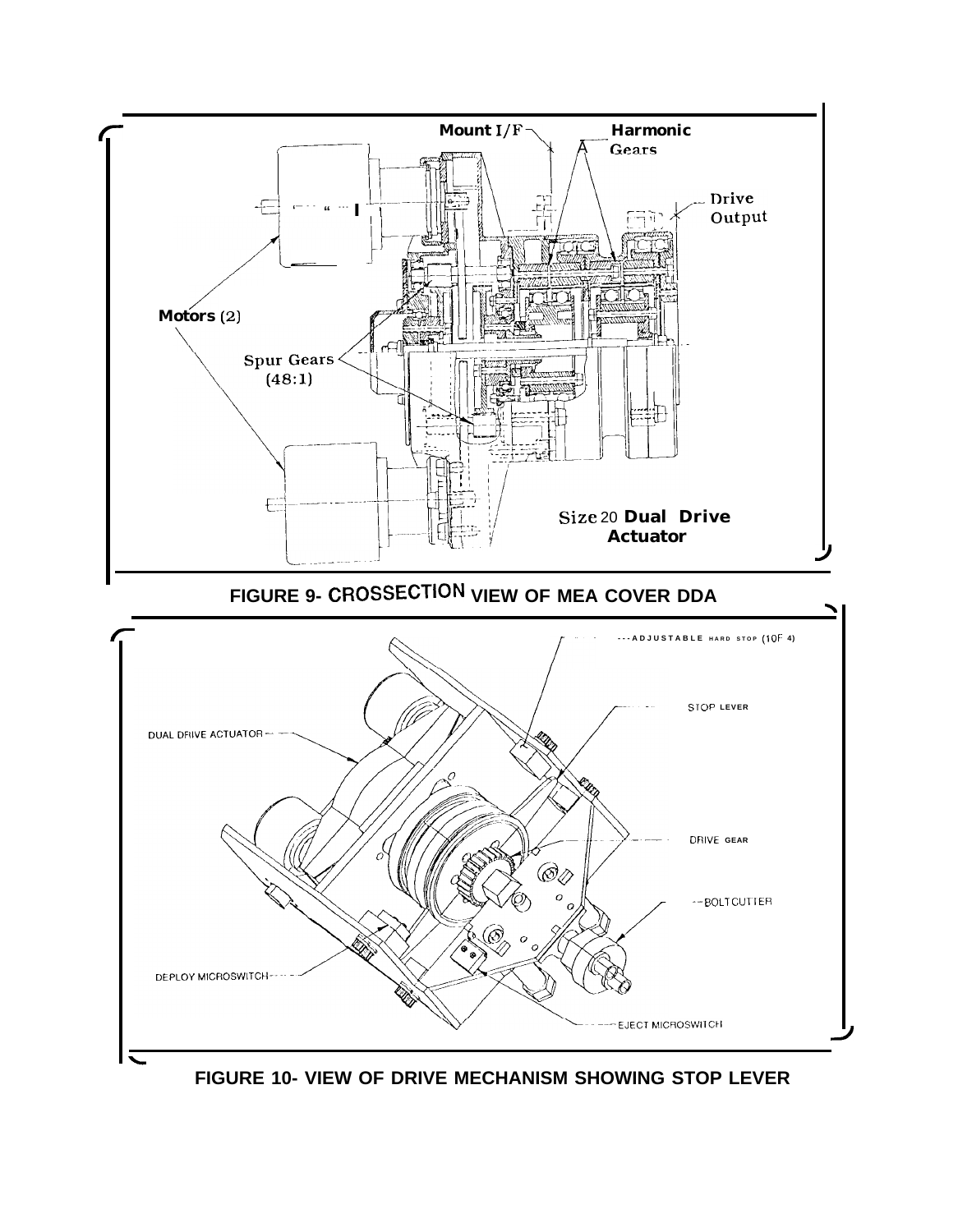

FIGURE 11 - EM COVER ASSEMBLY, DYNAMICS TEST CONFIGURATION



FIGURE 12 - PROTOTYPE COVER ASSEMBLY TESTING